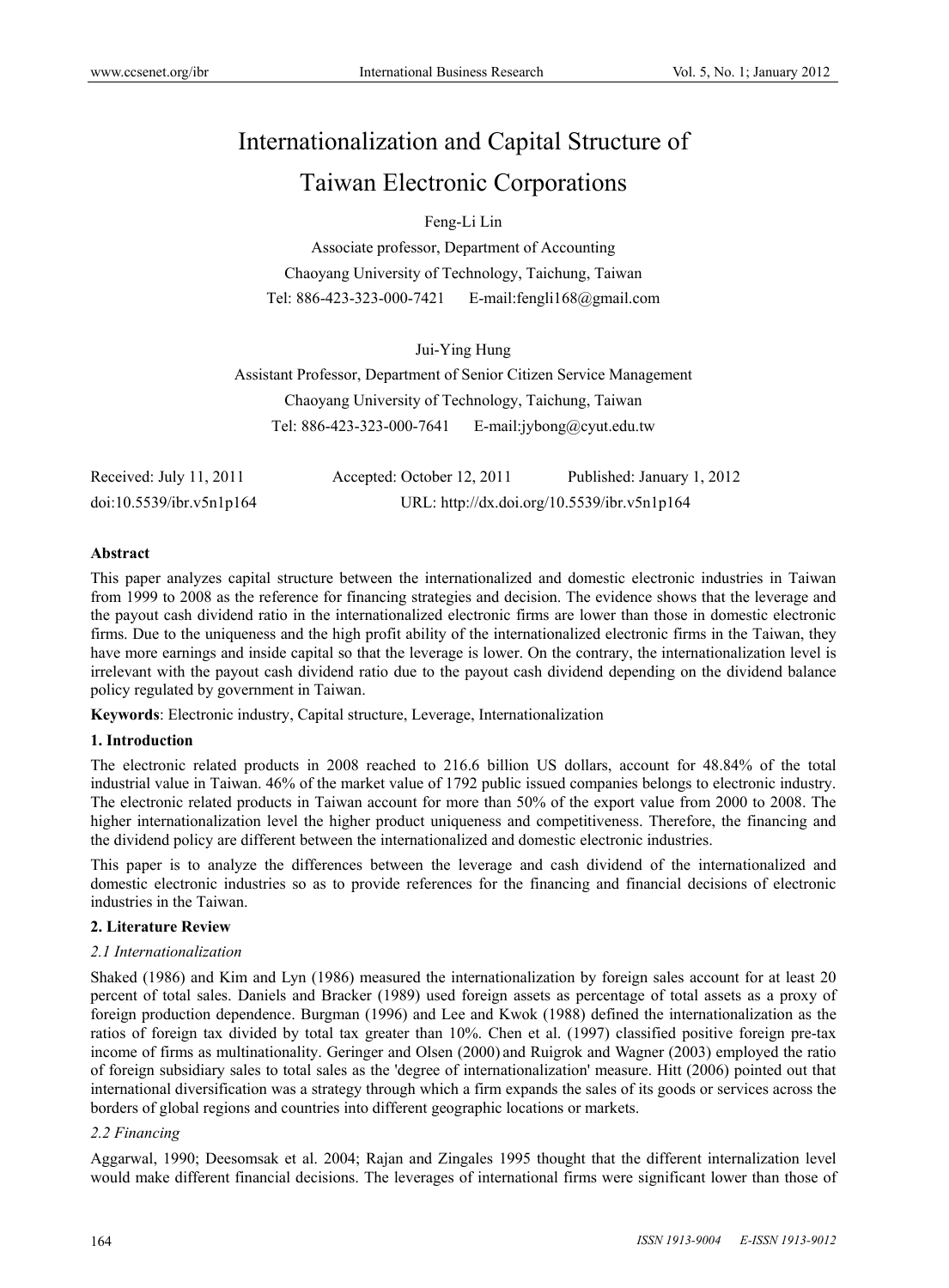the domestic firms (Burgman, 1996; Chen et al. 1997; David et al.1998; Doukas and Pantzalis, 2003 and Lee and Kwok, 1988). But, Singh and Nejadmalayeri (2004) studied 90 French companies from 1996 to 1999 and found out that the leverage of a firm had positive relationship with internationalization level. According to static trade off theory, the companies would adjust the leverage to the most suitable ratio in order to avoid too much total risk when facing the complicated international environment (Kale and Noe, 1990). The electronic industries in the Taiwan have high internationalization level with mature business and marketing network and that their products are unique and with high profitability. According to pecking order theory, the top choice is inside capital upon considering capital-raising. Outside capital is taken into consideration only when inside capital is not sufficient. Chang (1990) thought that due to the insufficient of proxy cost and investment, the business with high growing opportunities controlled the earnings by decreasing the liabilities. Therefore, the leverage of the international electronic firms in the Taiwan might be lower than that of the domestic.

## *2.3 Dividend Policy*

In 1980s, the electronic industries in Taiwan tended to payout stock dividend while traditional industries tended to payout cash dividend. In 2000s, the market value of the electronic industries in Taiwan has account for more than 50% in the stock market. The business owners then tended to payout cash dividend to avoid EPS dilution. The electronic industries tended to payout cash dividend since 2004 (Lin and Luo, 2005). Review Taiwan, after the implement of combing two taxes and dividend balance policy, it was obvious that the high technology industries payout more cash dividend (Hung et al. 2006). David et al. (1998) pointed out that the higher the internationalization level the bigger the systematic risk. High systematic risk industries had high uncertainty of their future cash flow. They might payout lower cash dividend (Aggarwal, 2010; Rozeff, 1982). In addition, high internationalization would have high growing with more positive reward investment plans to that the stockholders would not worry about over or insufficient investment and were willing to accept lower dividend (Barclay et al. 1995; Porta et al. 2000); therefore, the international electronic firms might have less cash dividend than those in domestic electronic firms in the Taiwan. The purpose of this paper is in the same line as previous literature in investigating the differences between the leverage and cash dividend of the internationalized and domestic electronic industries in the Taiwan. Although their relationship has been the subject of considerable debate throughout the literature, particularly the West, little is known about the implement of combing two taxes and dividend balance policy and the internationalization level impact on the financial decisions of Taiwan electric industry.

## **3. Research Methodology**

# *3.1 Model*

The empirical models are shown as follow.

$$
Lev_{it} = \alpha_0 + \alpha_1 INT A_{it} + \alpha_2 Div_{it} + \alpha_3 Risk_{it} + \alpha_4 ROA_{it} + \alpha_5 MTB_{it} + \alpha_6 MOG_{it} + \alpha_7 UNQ_{it} + \alpha_8 NDT_{it} + \alpha_9 Size_{it} + \alpha_{10} OL_{it}
$$

$$
+\alpha_{11}\text{FunDef}_{\mathfrak{t}_{i}}+\alpha_{12}\text{Tax}_{i}+\varepsilon_{t}
$$
\n
$$
\tag{1}
$$

$$
Div_{it} = b_0 + b_{1INTA} INTA_{it} + b_2 Leverage_{it} + b_3 Beta_{it} + b_4 ROA_{it} + b_5 GR_{it} + b_6 Size_{it} + b_7 FCF_{it} + \varepsilon_t
$$
\n(2)

# *3.2 Measure Variables*

Leverage (Lev): was defined in this paper as "total liability at the end of the term divided by total asset at the end of the term" to measure the leverage (Ferri and Jone, 1979; Baskin, 1989; Varouj et al. 2006; Ozkan, 2001). Cash dividend payout ratio (Div): Agarwal (2010) used cash dividend divided by aggregate earning of the year to measure the payout ratio. Cash dividend of each share divided by EPS (Baskin, 1989; Doukas and Pantzails, 2003) was used for measurement in this paper. The proxy we employs to measure the internationalization level is the ratio of foreign sales to total sales. A dummy variable for internationalization level is used to differentiate internationalization electronic firms from domestic electronic firms. Observations with the ratio of foreign sales to total sales more than 50% are classified as internationalized electronic firms  $(NTA = 1)$ , otherwise, those with zero are classified as domestic electronic firms  $(INTA = 0)$ .

In the control variables of the leverage, the operational risk (Risk): if the market competitiveness is more aggressive, the operational risk will be higher. In order to avoid the total risk getting too high, the leverage will be lowered. Therefore, the operational risk and the leverage were negative correlated (Aggarwal, 2010; Bradley et al.1984; Chen and Steiner, 1999; Chuck et al. 2000). Standard deviation of the first difference in EBIT divided by the average total asset over 5-yearr period is used for measurement. Profit ability (ROA): Shyam-Sunders and Myers (1999) and Baskin (1989) thought that when a company was in need for financing capital, it would look for inside capital and then outside capital for the insufficient part. Therefore, profit ability and the leverage should be in negative correlation (Allen and Mizuno, 1989; Barton and Gordom, 1988; Barclay et al. 2006; Titman and Wessels, 1988). Income before extraordinary items divided by total asset was used for measurement. Growing opportunities (MTB):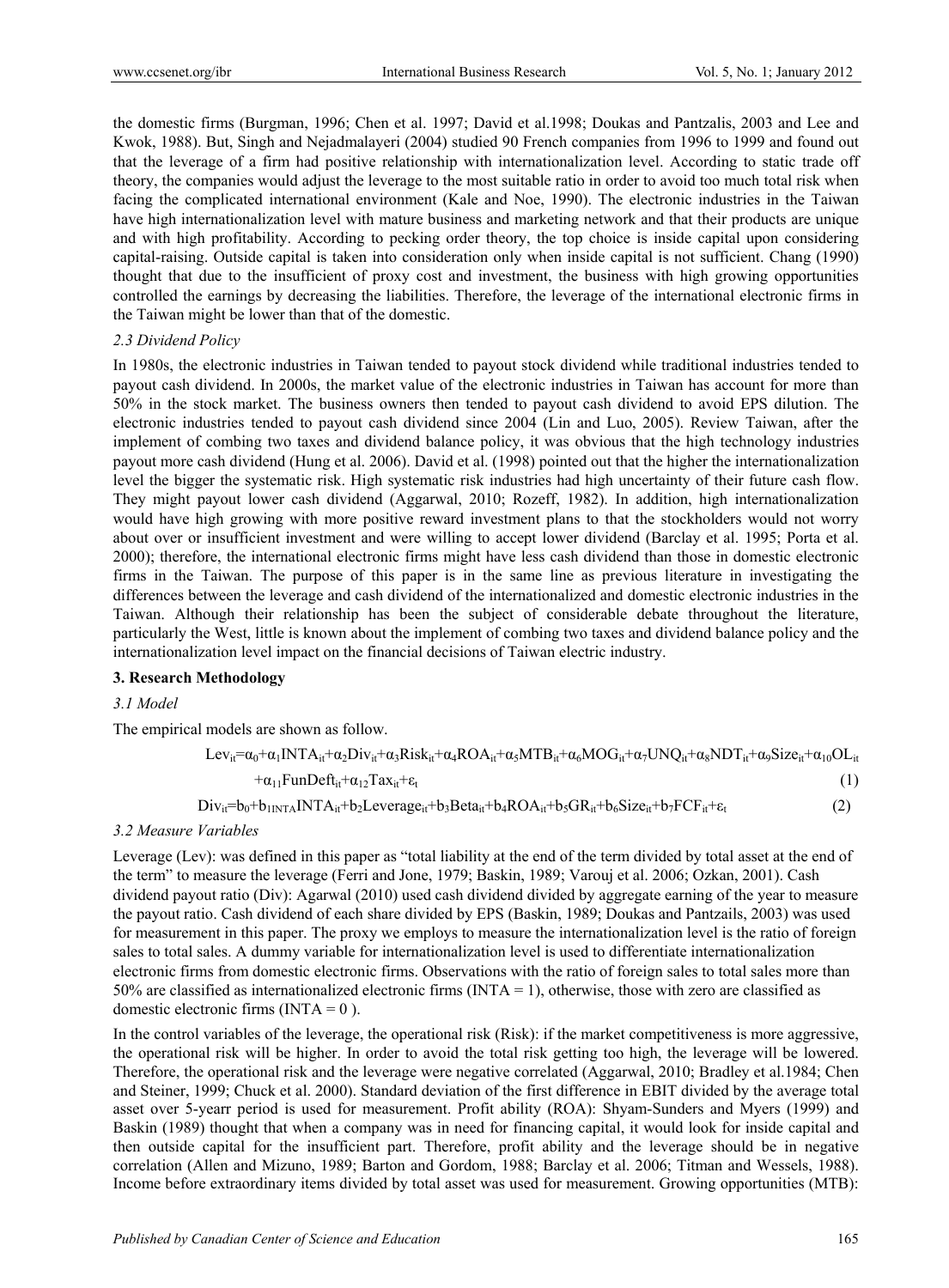Nguyen and Faff (2002) thought that when a company had more sales growth opportunities, the insufficient investment problem would be smaller. Therefore, sales growth opportunities and leverage were negative correlated (Barclay et al. 2006; Goyal et al. 2002; Ozkan, 2001). Market value divided by book value of the firm at the end of fiscal year was used for measurement. Asset mortgage value (MOG): asset mortgage value and the leverage were positive correlated (Marsh, 1982; Titman and Wessels, 1988; Jensen et al. 1992; Hovakimian et al.2001). Net property, plant and equipment divided by total asset was used for measurement. Uniqueness (UNQ): the higher the uniqueness of the products the more competitive and profit ability they would have. The inside capital is then increased and the need for outside financing is decreased. Therefore, the uniqueness of the products and the leverage were negative correlated (Bradley et al. 1984; Burgman, 1996; Lee and Kwok, 1988; Kim and Lyn, 1986; Titman and Wessels, 1988). Ratio of R&D and advertising expenses to total sales was used for measurement. Non-debt tax shield (NDT): the tax saving interest of the debt would be balanced by non-debt tax shield. Therefore, non-debt tax shield and the leverage were negative correlated (DeAngelo and Masulis, 1980; Doukas and Pantzails, 2003; Noronha, 1996; Ozkan, 2001). Ratio of depreciation and amortization expenses to total sales was used for measurement. Size: Graham et al. (2002) indicated that a larger size would have better credit ratings and less information asymmetry. It would be easier to seek for outside financing; therefore, the size and leverage were positive correlated (Aggarwal, 2010; Booth et al. 2001; Doukas and Pantzails, 2003). Natural log of total sales was used for measurement. Operation leverage (OL): Ferri and Jones (1979) thought that when the operation leverage was greater, the differences of the earnings of a business and the cash flow would be greater. The capability of paying fix interest would be decreased. Therefore, operation leverage and the leverage are negative correlated. Annual percent change in EBIT divided by the percent change in sales is used for measurement. The model of the fund deficit (FundDeft): dividend payments + capital expenditures + net increase in working capital + current portion of long-term debt – operating cash flow, the model of the fund deficit of Shyam-Sunders and Myers (1999) indicated that besides the business reaching or close to its liability ability, the predicting model of the fund deficit of the financing order would fill up new debt issue. Therefore, the fund deficit and the leverage are positive correlated. Dividend payout ratio (Div): Jensen (1986) thought that the dividend policy had close relationship with the capital structure. The leverage and cash dividend payout ratio were negative correlated (Aggarwal, 2010; Chen and Steiner, 1999). Average tax rate (Tax): interest had the effect of debt tax shield; therefore tax rate and the leverage were positive correlated (Homaifar et al. 1994).

In the control variables of cash dividend, the systematic risk (Beta): Beta value is used to measure systematic risk. When a firm is in the environment of high risk, the uncertainty of future cash flow is high and tends to payout less cash dividend. Therefore, Beta value and cash dividend had negative relationship (Aggarwal, 2010; Rozeff, 1982). Profit ability: profit ability and cash dividend had positive relationship (Jensen et al. 1992; Aggarwal, 2010; Rozeff, 1982; Varouj et al. 2006; Fama and French, 2001). Sales growth rate (GR): the business that had higher sales growth rate would have more positive net current value investment plans. The shareholders wouldn't worry about the situation of over investment and could accept lower dividend (Aggarwal, 2010; Barclay et al. 1995; Porta et al. 2000; Varouj et al.2006). Therefore, sales growth rate and cash dividend had negative relationship. Average past 5-year sales growth rate was used for measurement. Free cash flow (FCF): in order to lower proxy cost, the stockholders would ask for more dividend to reduce the free cash flow distributed by the administrators. Therefore, free cash flow and cash dividend had positive relationship (Easterbrook, 1984). (Operating profit before depreciation expenses-interest-cash dividend) / beginning asset is used for measurement. Size: Chang and Rhee (1990), Aggarwal (2010), Smith and Watts (1992) thought that larger size would have more inside capital and tended to payout more cash dividend; therefore, the size and cash dividend had positive relationship.

#### *3.3 Sample*

The data recourse of this paper is the data base of Taiwan Economic Journal. The samples are the listing companies in the US from 1999 to 2008. According to their operating characteristic and special financial structures, the specimen selection criteria are deleting insurance business, security business, public affairs and governmental business; 13,250 observations and 2,780 of non-electronic industries are deleted. Due to the different founded time, 9,130 observations of 10-year non- complete specimen are deleted. The extreme values were handled in winsorize way that the first and the ninety-ninth percentiles of the observation were winsorized (Affarwal, 2010). Thus, up to 1340 observations including 980 internationalized electronic firms and 360 domestic electronic firms in the Taiwan are used in this paper.

#### **4. Empirical Result and Analysis**

#### *4.1 Descriptive Statistic*

Table 1 is the descriptive statistic of the internationalized electronic industries in the Taiwan. The average values of the total asset of the internationalized electronic firms and the domestic electronic firms are 1101.7750 and 382.4317 million US dollars, respectively. The internationalized electronic firms are 2.88 times greater than those in the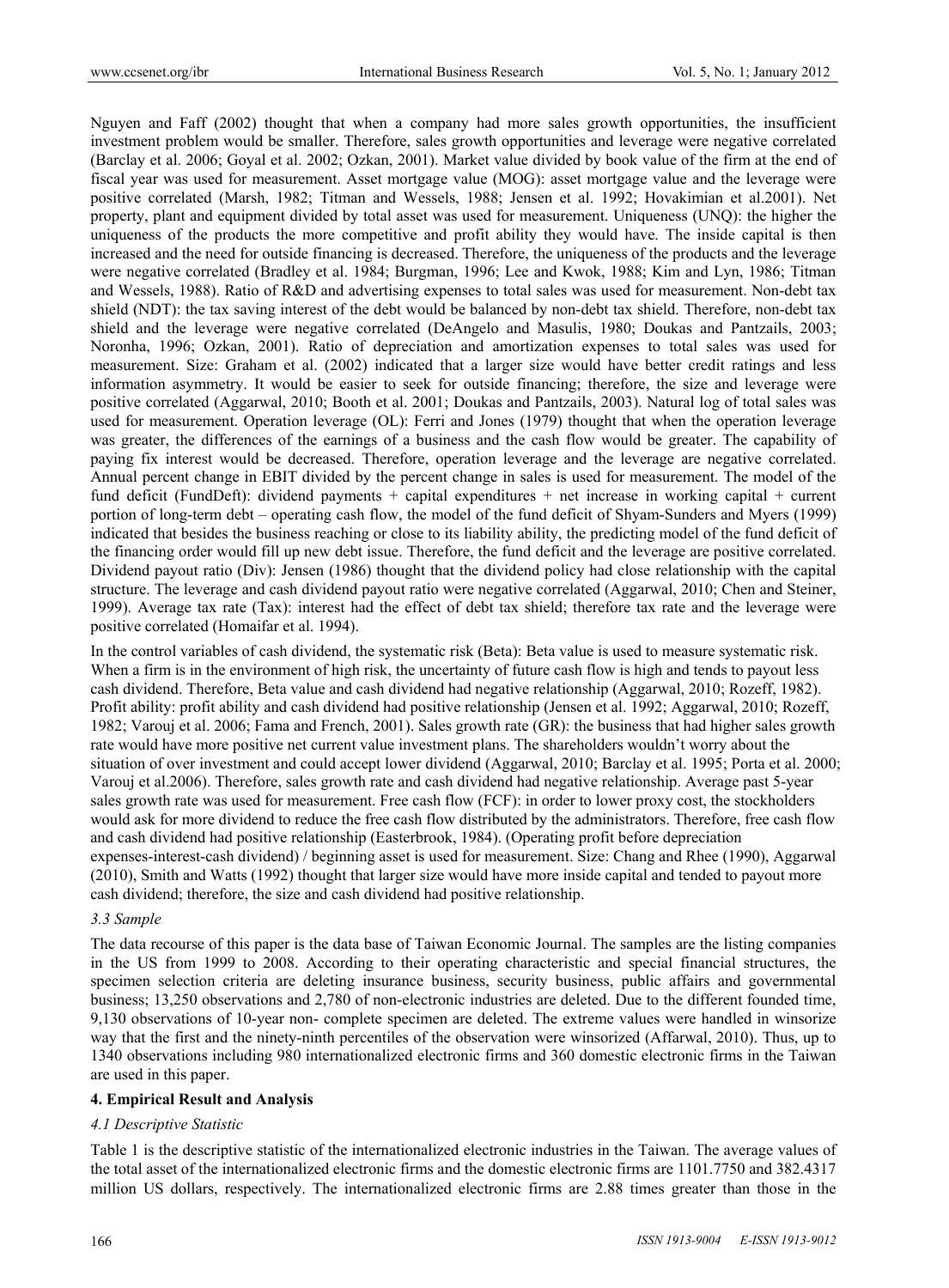domestic. The average leverage of the internationalized electronic industries is 0.414; lower than 0.430 of those in the domestic. The average cash dividend payout ratio in the internationalized electronic industries is 0.243; lower than 0.257 of those in domestic. The average of profit ability, growing opportunities, mortgage asset, product uniqueness, non-debt tax shield, operational risk, operation leverage, systematic risk and sales growth rate, the internationalized electronic industries are higher than those in the domestic. The internationalized average values of the model of the fund deficit, free cash flow and average tax rate are smaller than those in the domestic.

## Insert Table 1 Here

## *4.2 The Regression Analysis of the Internationalized Electronic Industries*

Table 2 is the relationship of the leverage between the internationalized and domestic electronic industries. The leverage of the internationalized electronic industries is lower than those in the domestic and reach significant standard (coefficient is -0.056 and t-value is -7.139). The VIF values of each variables lower than the cut off value 10 shows that each variable has no doubt in co-linearity.

## Insert Table 2 Here

As control variables, size and growing opportunities have significant positive relationship with the leverage. This shows that the electronic industries have larger size, higher growing opportunities, the firms are willing to increase finance. Payout cash dividend, profit ability, uniqueness and tax rate have significant negative relationship with the leverage, which means if the electronic industries have more dividend payout, grater profit ability, higher non-debt tax shield, they would unwilling to increase finance. The model of fund deficit has significant negative relationship with the leverage and this means that the financing policy of the electronic industries does not meet the pecking order theory. The mortgaged assets, operation leverage, taxes and operating risk are irrelevant with the leverage.

Table 3 is the relationship of payout cash dividend between the internationalized and the domestic electronic industries. The VIF value of each variable is far below cut off value 10; no doubt of co-linearity. The table shows that the payout cash dividend of the internationalized electronic industries is irrelevant with those of the domestic with non significant level (the coefficient is -0.007 and t-value is -0.403). The payout cash dividend depends on the dividend balance policy regulated by Taiwan government.

## Insert Table 3 Here

As control variables, profit ability and firm size have significant positive relationship with the payout cash dividend. This shows that the electronic industries have larger profit and size so that they are willing to pay cash dividend (Aggarwal, 2010; Chang and Rhee, 1990; Jensen et al.1992). The free cash flow has significant positive relationship with the payout cash dividend. The result is consistent with those of Jensen (1986). The leverage and systematic risk have significant negative relationship with the payout cash dividend. This means that electronic industries would give out less cash dividend if the leverage is higher, systematic risk is higher. The sales growth rate is irrelevant with the payout cash dividend.

In order to avoid EPS dilution, the electronic industries tended to pay out cash dividend since 2004 (Lin and Luo, 2005). After the implement of combining two taxes (company and individual taxes) and dividend balance policy (cash and share dividend), the high technology industries pay out more cash dividend and less share dividend (Hung et al. 2006).

In order to test the effect of the relationship of the payout cash dividend between the internationalized and domestic electronic industries after the implement of combing two taxes and dividend balance policy, we separate the sample into two periods of 1999-2003 and 2004-2008. Panel A of Table 4 is the relationship of payout cash dividend between the internationalized and the domestic during1999-2003. The table shows that the payout cash dividend of the internationalized is irrelevant with those of the domestic with non significant level (the coefficient is -0.006 and t-value is -0.311). Panel B of Table 4 is the relationship of payout cash dividend between the internationalized and the domestic during 2004-2008. The payout cash dividend of the internationalized electronic industries is lower than those in the domestic and reach significant standard (coefficient is -0.065 and t-value is -2.363). This means that the internationalized electronic industries tended to pay out cash dividend since 2004 (Lin and Luo, 2005; Hung et al. 2006) influenced by the implement of combining two taxes and dividend balance policy in Taiwan.

## Insert Table 4 Here

## **5. Conclusion**

The leverage and the payout cash dividend between the international and the domestic electronic industries in Taiwan from 1999 to 2008 are compared as the reference for financing strategies and decision in this paper. The results show that leverage and the payout cash dividend of the international electronic industries are lower than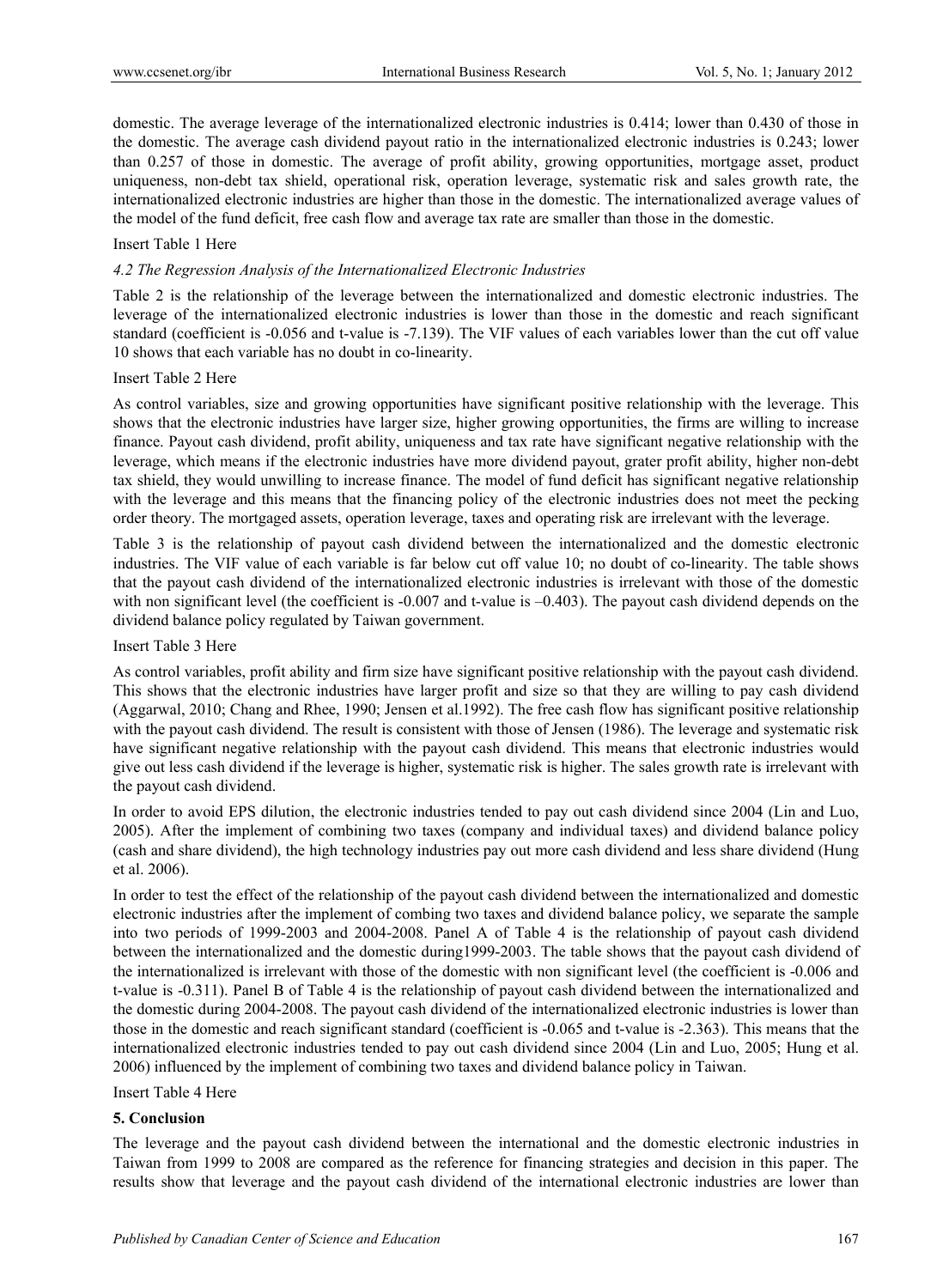those in the domestic. The internationalized electronic industries possibly have the uniqueness and high profit ability and they have more earnings and inside capital so that the leverage is lower. The internationalized electronic industries tended to pay out cash dividend since 2004 due to the implement of combining two taxes and dividend balance policy in Taiwan.

#### **Acknowledgement**

I appreciate Yuyu Rao's data collection for this paper. Without her help, this paper cannot be carried out.

#### **References**

Aggarwal Raj. (2010). Capital structure, dividend policy, and mltinationality:Theory versus empirical evidence. *International Review of Financial Analysis*, 19(2), 140-150. http://dx.doi.org/10.1016/j.irfa.2010.01.001

Allen, D. E. & Mizunot, H. (1989). The determinants of corporate capital structures: Japanese evidence. *Applied Economics*, 21(5), 569-576. http://dx.doi.org/10.1080/758524891

Barclay, M. J., Morellec, E., & Smith, C. W., (2006). On the debt capacity of growth options, Journal of Business, 79(1), 37-59. http://dx.doi.org/10.1086/497404.

Barton, S. L., & P. J. Gordon. (1988). Corporate strategy and capital structure. *Strategic Management.Journal*, 9(6), 623–632. http://dx.doi.org/10.1002/smj.4250090608

Baskin,Jonathan. (1989). An Empirical Investigation of the Pecking Order Hypothesis. *Journal of the Financial Management Association*, 18(1), 26-35. http://dx.doi.org/10.2307/3665695

Booth, L. V., Aivazian, A., Demirguc-Kunt, & V. Maksimovic. (2001). Capital structure in developing countries. *Journal of Finance,* 56(1), 87-130. http://dx.doi.org/10.1111/0022-1082.00320

Bradley, M. G., Jarrell, & E. H. Kim. (1984). On the existence of optimal capital structure: theory and evidence. *Journal of Finance*, 39(3), 857-870. http://dx.doi.org/10.2307/2327950

Burgman, Todd A. (1996). An empirical examination of multinational corporate capital structure. *Journal of International Business Studies*, 27 (3), 553-570. http://dx.doi.org/10.1057/palgrave.jibs.8490143

Chang, R. P. & G. S. Rhee. (1990). The impact of personal taxes on corporate dividend policy and capital structure decisions. *Financial Management*, 19, 21-31. http://dx.doi.org/10.2307/3665631

Chen, Carl R., Steiner, & Thomas L. (1999). Managerial ownership and agency conflicts: A nonlinear simultaneous equation analysis of managerial ownership, risk taking, debt policy, and dividend policy. *The Financial Review*, 34, 119-136. http://dx.doi.org/10.1111/j.1540-6288.1999.tb00448.x

Chen, Charles J. P., Cheng, C. S. Agnes, Jia He, & Jawon Kim. (1997). An invesigation of the relationship between international activities and capital structure. Journal of International Business Studies, 28(3), 563-578. http://dx.doi.org/10.1057/palgrave.jibs.8490111

Chuck, C. Y., Kwok, & Reeb, D. M. (2000). Internationalization and firm risk: An upstream-downstream hypothesis. *Journal of International Business Studies*, 31(4), 611-628. http://dx.doi.org/10.1057/palgrave.jibs.8490925

Daniels, John D., & Bracker, Jeffrey. (1989). Profit performance: do foreign operations make a difference? *Management International Review*, 29(1), 46-56.

David, M. R., C. C. Y. Kwok & H. Y. Baek, Second Quarter. (1998). Systematic risk of the multinational corporation. *Journal of International Business Studies*, 29(2), 263-279. http://dx.doi.org/10.1057/palgrave.jibs.8490036

DeAngelo, H. & R. Masulis. (1980). Optimal capital-structure under corporate and personal taxation. *Journal of Financial Economics*, 8(1), 3-29. http://dx.doi.org/10.1016/0304-405X(80)90019-7

Deesomsak, Rataporn, Krishna Paudyal, & Gioia Pescetto. (2004). The determinants of capital structure: Evidence from the Asia Pacific region. *Journal of Multinational Financial Management*, 14, 387-405. http://dx.doi.org/10.1016/j.mulfin.2004.03.001

Doukas, J. A., & C. Pantzails. (2003). Geographic diversification and agency cost of debt of multinational firms. *Journal of Corporate Finance*, 9, 59-92. http://dx.doi.org/10.1016/S0929-1199(01)00056-6

Easterbrook, F. H. (1984). Two agency-cost explanations of dividends, America. *Economic Review*, 74, 650-659.

Fama, E. F., & French, K. R. (2001). Disappearing dividends: changing firm characteristics or lower propensity to pay? *Journal of Financial Economics*, 60, 3-43.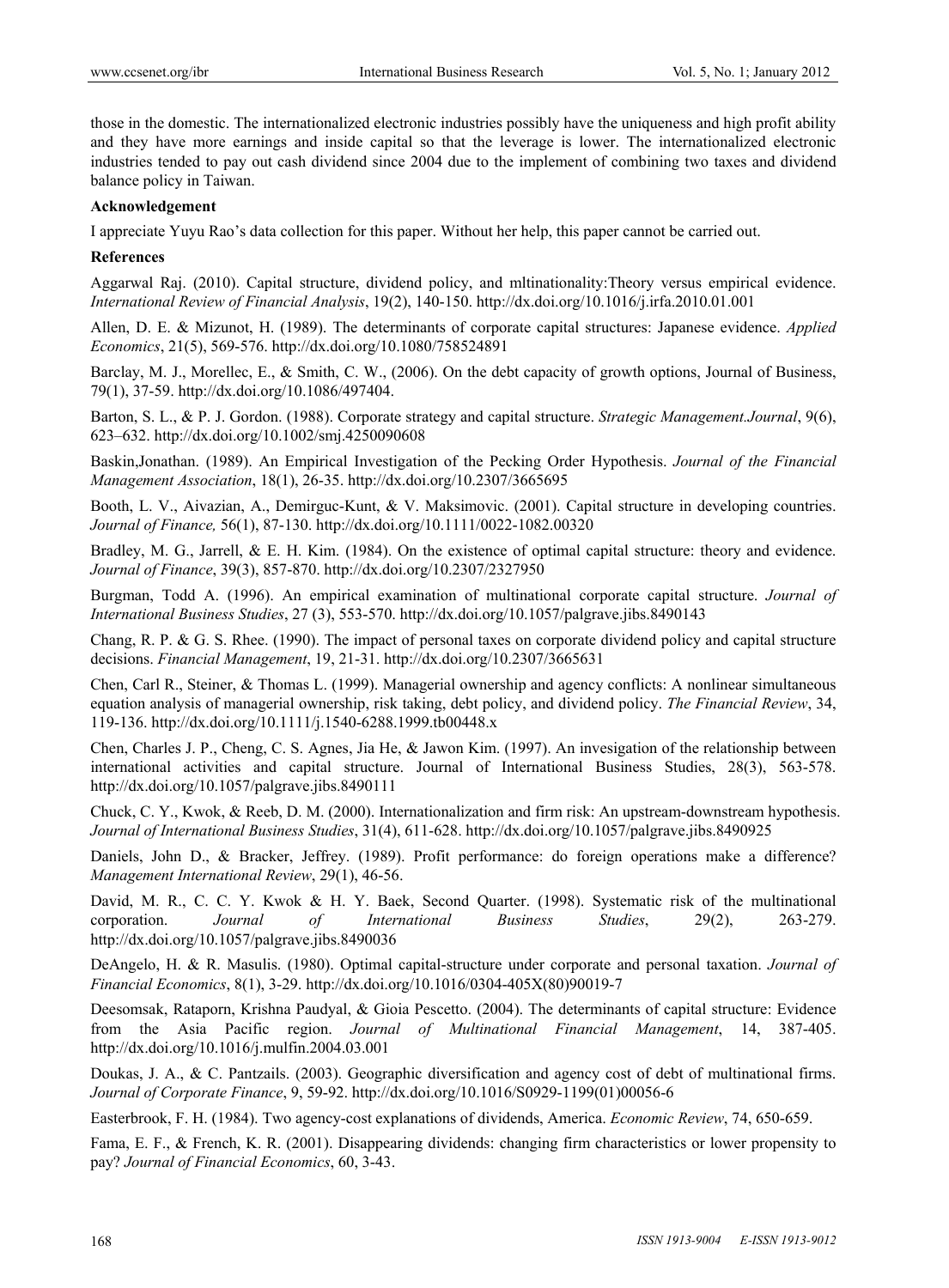Ferri, & Wesley H. Jonesy. (1979). Determinants of financial structure: A New methodological approach. *The Journal of Finance*, 34(3), 631-644. http://dx.doi.org/10.2307/2327431

Geringer, J., Tallman, S., & Olsen, D. (2000). Product and international diversification among Japanese multinational firms. *Strategic Management Journal*, 21, 51-80. http://dx.doi.org/10.1002/(SICI)1097-0266(200001)21:1<51::AID-SMJ77>3.0.CO;2-K.

Goyal, V. K., Lehn, K., & Racic, S. (2002). Growth opportunities and corporate debt policy: The case of the U.S. defense industry. Journal of Financial Economics.64:35–59. http://dx.doi.org/10.1016/S0304-405X(02)00070-3

Hitt, M. A., et. al. (2006). International diversification: antecedents, outcomes, and moderators. *Journal of Management*, 32(6), 831-67. http://dx.doi.org/10.1177/0149206306293575

Homaifar, G., J. Zietz, & O. Benkato. (1994).An empirical model of capital structure: Some new evidence. *Journal of Business Finance and Accounting*, 21, 1-14. http://dx.doi.org/10.1111/j.1468-5957.1994.tb00302.x

Hovakimian, A., Opler, T., & Titman, S. (2001). The debt-equity choice. *Journal of Financial and Quantitative Analysis*, 36(1), 1-24. http://dx.doi.org/10.2307/2676195

Hung, J. H., Tseng, T. Y. & Lin, S. C. (2006). The impact of the dividend imputation tax system on dividend policy-view of tax pressure of shareholders. *Fu Jen Management Review*, 13(1), 133-162.

Jensen Gerald R., Donald P. Solberg, & Thomas S. Zorn. (1992). Simultaneous determination of insider ownership, debt, and dividend policies. *Journal of financial and Quantitative analysis*, 27, 247-263. http://dx.doi.org/10.2307/2331370

Jensen, M. C. (1986). Agency costs of free cash flow, corporate finance, and takeovers, American Economic Review, 76, 323-329.

Kale, J. R. and T. H. Noe (1990).Risk debt maturity choice in a sequential game equilibrium, Journal of Financial Research.13:155–65.

Kim & Lyn. (1986). Excess market value, the multinational corporation, and Tobin's q. *Journal of International Business Studies*, 17(1), 119-125. http://dx.doi.org/10.1057/palgrave.jibs.8490420

Lee and Kwok (1988).Multinational corporations vs. domestic corporations: Journal of International Business Studies.19(2):195-217.

Lin, C. Y., & Luo, C. L. (2005). The estimates of dividend yield and stock index futures evaluation of the study. *Money Watching & Credit*, 56, 171-181.

Marsh, Paul. (1982). The choice between equity and debt: An empirical study. *The Journal of Finance,* 37, 121-144. http://dx.doi.org/10.2307/2327121.

Nguyen, H. & Faff, R. (2002). On the determinants of derivatives usage by Australian companies, Australian *Journal of Management*, 27, 1-24. http://dx.doi.org/10.1177/031289620202700101

Noronha, G. M., Shome, D. K., & Morgan, G. E. (1996). The monitoring rationale for dividends and the interaction of capital structure and dividend decisions. *Journal of Banking and Finance*, 20, 439-454. http://dx.doi.org/10.1016/0378-4266(95)00010-0

Ozkan, A. (2001). Determinants of capital structure and adjustment to long run target. *Journal of Business Finance and Accounting*, 28, 175-198. http://dx.doi.org/10.1111/1468-5957.00370

Porta, R. L., F. L., Silanes, A., Shleifer, & R. W., Vishny. (2000). Agency problems and dividend policies around the world. *Journal of Finance*, 55, 1-33. http://dx.doi.org/10.1111/0022-1082.00199

Rajan, Raghuram G. & Zingales Luigi. (1995). What do we know about capital structure? some evidence from international data. *Journal of Finance*, 50(5), 1421-1460. http://dx.doi.org/10.2307/2329322

Rozeff, Michael S. (1982). Growth, beta, and agency costs as determinants of dividend payout ratios. *Journal of Financial Resear*ch (Fall). 249-259.

Ruigrok & Wagner. (2003). Internationalization and performance: An organizational learning perspective management. *International Review,* 43(1), 63-83.

Shaked. (1986). Are multinational corporations safer? *Journal of International Business Studies*, 17(1), 83-106. http://dx.doi.org/10.1057/palgrave.jibs.8490418

Shyam-Sunder Stewart C. Myers. (1999). Testing static tradeoff against pecking order models of capital structure. *Journal of Financial Economics*, 51, 219-244.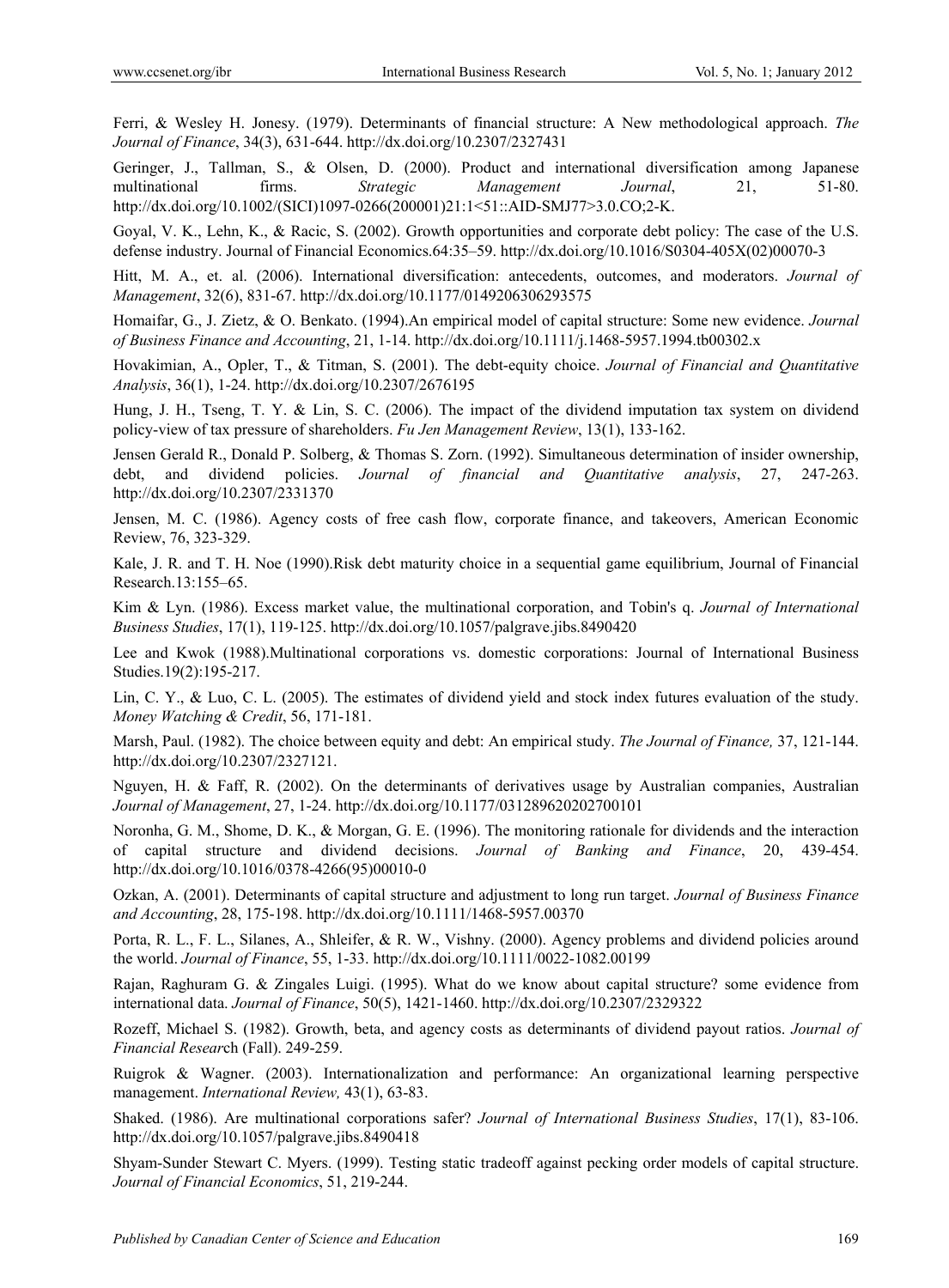Singh, M., & A. Nejadmalayeri. (2004). Internationalization, capital structure, and cost of capital: Evidence from French corporations. *Journal of Multinational Financial Management*, 14(2), 153-169. http://dx.doi.org/10.1016/j.mulfin.2003.07.003

Smith, Jr., Clifford W. & Ross L. Watts. (1992). The investment opportunity set and corporate financing, dividend, and compensation policies. J*ournal of Financial Economics*, 32, 263-292. http://dx.doi.org/10.1016/0304-405X(92)90029-W

Titman, S., & R. Wessels. (1988). The determinants of capital structure choice. J*ournal of Finance*. 43, 1-19. http://dx.doi.org/10.2307/2328319

Varouj A. Aivazian, Laurence Booth, & Sean Cleary. (2006). Dividend smoothing and debt ratings. *Journal of Financial and Quantitative Analysis*, 41(2), 439-453. http://dx.doi.org/10.1017/S0022109000002131

| Variables  | Internationalized electronic firms |            |          | Domestic electronic firms |           |           |          |          |
|------------|------------------------------------|------------|----------|---------------------------|-----------|-----------|----------|----------|
|            | Min.                               | Max.       | Average  | S.D.                      | Min.      | Max.      | Average  | S.D.     |
| Leverage   | 0.053                              | 0.875      | 0.414    | 0.152                     | 0.026     | 0.875     | 0.430    | 0.165    |
| Div        | 0.000                              | 1.079      | 0.243    | 0.289                     | 0.000     | 1.654     | 0.257    | 0.335    |
| Risk       | $-24.698$                          | 21.487     | 0.075    | 4.885                     | $-24.698$ | 21.487    | 0.059    | 5.799    |
| <b>ROA</b> | $-0.278$                           | 0.244      | 0.049    | 0.091                     | $-0.505$  | 0.264     | 0.045    | 0.098    |
| <b>MTB</b> | 0.284                              | 8.802      | 1.785    | 1.363                     | 0.191     | 8.802     | 1.672    | 1.574    |
| <b>MOG</b> | 0.006                              | 0.693      | 0.290    | 0.155                     | 0.006     | 0.693     | 0.261    | 0.170    |
| <b>UNO</b> | 0.000                              | 0.415      | 0.036    | 0.039                     | 0.000     | 0.447     | 0.031    | 0.052    |
| <b>NDT</b> | 0.002                              | 0.719      | 0.083    | 0.088                     | 0.001     | 1.030     | 0.072    | 0.123    |
| Size       | 4.399                              | 9.290      | 6.933    | 0.710                     | 4.780     | 8.279     | 6.585    | 0.610    |
| <b>OL</b>  | $-14.918$                          | 5.837      | 0.099    | 2.130                     | $-29.140$ | 19.581    | $-0.159$ | 3.519    |
| FundDeft   | $-0.336$                           | 1.063      | 0.413    | 0.241                     | $-0.687$  | 1.237     | 0.437    | 0.323    |
| Beta       | 0.413                              | 1.590      | 1.082    | 0.233                     | 0.208     | 1.590     | 0.994    | 0.297    |
| <b>GR</b>  | $-4.554$                           | 0.640      | 0.085    | 0.297                     | $-4.454$  | 0.542     | 0.063    | 0.373    |
| FCF        | $-0.848$                           | 0.515      | $-0.018$ | 0.165                     | $-0.870$  | 0.566     | $-0.011$ | 0.225    |
| Tax        | 0.000                              | 3.810      | 1.852    | 1.429                     | 0.000     | 3.810     | 1.902    | 1.350    |
| Assets     | 13.5706                            | 26738.3194 | 1101.775 | 2553.132                  | 14.3172   | 9991.0847 | 382.4317 | 881.1867 |

Table 1. Descriptive statistics of variables

| Table 2. Regression analysis of the leverage |  |  |
|----------------------------------------------|--|--|

| Variable    |             | Leverage  |            |            |
|-------------|-------------|-----------|------------|------------|
|             | ß           | T-value   |            | <b>VIF</b> |
| Intercept   | $-0.059$    | $-1.623$  |            |            |
| <b>INTA</b> | $-0.056$    | $-7.139$  | $***$      | 1.104      |
| Div         | $-0.046$    | $-3.641$  | $***$      | 1.303      |
| Risk        | 0.000       | $-0.122$  |            | 1.032      |
| <b>ROA</b>  | $-0.610$    | $-12.840$ | $***$      | 1.771      |
| <b>MTB</b>  | 0.005       | 2.013     | $\ast$     | 1.438      |
| <b>MOG</b>  | 0.017       | 0.574     |            | 1.933      |
| <b>UNQ</b>  | $-0.924$    | $-10.501$ | $***$      | 1.299      |
| <b>NDT</b>  | $-0.333$    | $-6.898$  | $***$      | 2.065      |
| Size        | 0.096       | 18.693    | $***$      | 1.191      |
| OL          | $-0.001$    | $-1.104$  |            | 1.011      |
| FundDeft    | $-0.120$    | $-8.404$  | $***$      | 1.321      |
| Tax         | $-0.004$    | $-1.633$  |            | 1.015      |
| F-vaule     | $72.591***$ |           | Adj. $R^2$ | 39.08%     |

\*, \*\*, \*\*\*Significant at the 10%, 5%, and 1% levels, respectively.